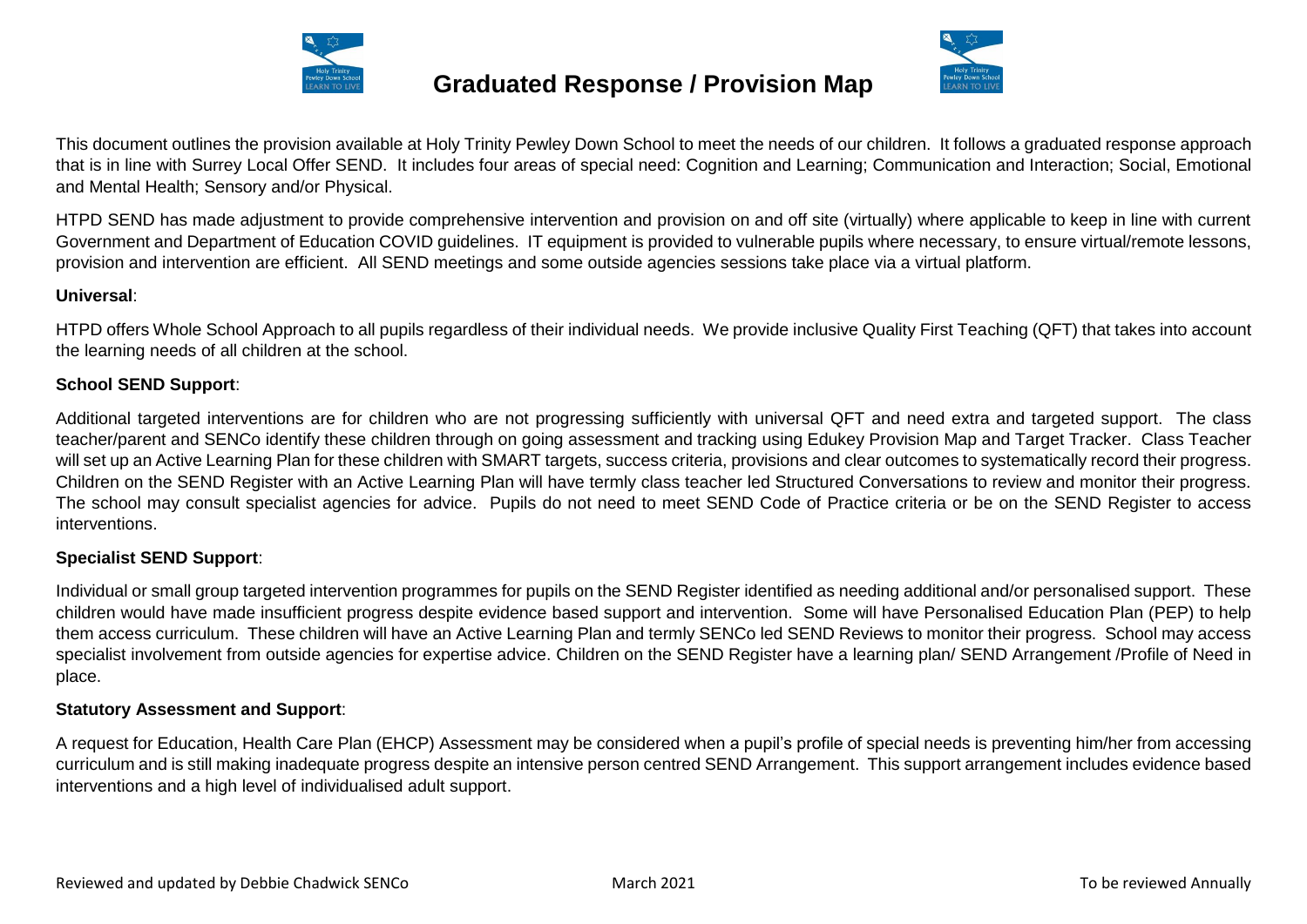

### **Graduated Response / Provision Map Communication and Interaction**



| <b>Universal</b>                                                                                                                                                                                                                                                                                                                                                                                                                                                                                                                                                                                                                                                                                               | <b>School SEND Support</b>                                                                                                                                                                                                                                                                                                                                                                                                                                                                                                                                                                                                                                                                                                                                                                                                                                                                                                                                                                                                                                                                                                                                                                                                                                                                                                                                                                                                                                                                                                                                                                                                                                                                                                                             | <b>Specialist SEND Support</b>                                                                                                                                                                                                                                                                                                                                                                                                                                                                                                                                                                                                                                                                                                                                                                                                                                                                                                                                                                                                                                                                                                                                                                                                                                                                                                                                                                                                                                                                                                                                                                                      | <b>Statutory Assessment</b>                                                                                                                                                                                                                                                                                                                                                                                                                                                                                                                                                                                   |
|----------------------------------------------------------------------------------------------------------------------------------------------------------------------------------------------------------------------------------------------------------------------------------------------------------------------------------------------------------------------------------------------------------------------------------------------------------------------------------------------------------------------------------------------------------------------------------------------------------------------------------------------------------------------------------------------------------------|--------------------------------------------------------------------------------------------------------------------------------------------------------------------------------------------------------------------------------------------------------------------------------------------------------------------------------------------------------------------------------------------------------------------------------------------------------------------------------------------------------------------------------------------------------------------------------------------------------------------------------------------------------------------------------------------------------------------------------------------------------------------------------------------------------------------------------------------------------------------------------------------------------------------------------------------------------------------------------------------------------------------------------------------------------------------------------------------------------------------------------------------------------------------------------------------------------------------------------------------------------------------------------------------------------------------------------------------------------------------------------------------------------------------------------------------------------------------------------------------------------------------------------------------------------------------------------------------------------------------------------------------------------------------------------------------------------------------------------------------------------|---------------------------------------------------------------------------------------------------------------------------------------------------------------------------------------------------------------------------------------------------------------------------------------------------------------------------------------------------------------------------------------------------------------------------------------------------------------------------------------------------------------------------------------------------------------------------------------------------------------------------------------------------------------------------------------------------------------------------------------------------------------------------------------------------------------------------------------------------------------------------------------------------------------------------------------------------------------------------------------------------------------------------------------------------------------------------------------------------------------------------------------------------------------------------------------------------------------------------------------------------------------------------------------------------------------------------------------------------------------------------------------------------------------------------------------------------------------------------------------------------------------------------------------------------------------------------------------------------------------------|---------------------------------------------------------------------------------------------------------------------------------------------------------------------------------------------------------------------------------------------------------------------------------------------------------------------------------------------------------------------------------------------------------------------------------------------------------------------------------------------------------------------------------------------------------------------------------------------------------------|
| Whole School Approach<br>Quality first inclusive teaching (QFT)<br>Highly focused lessons<br>Adjusted curriculum<br>Personalised learning targets<br>Modified learning environment at school<br>Partial/shared adult support to promote<br>social skills<br>Adjusted group work within class setting<br>Children prepared for routine changes<br>Comprehensive access to after school<br>clubs and activities<br>Good modelling of appropriate social<br>behaviour and interaction<br>Clear, simple and positive instructions<br>Appropriate use of visual support<br>TA Support in class where appropriate<br>Appropriate adjustments to spoken and<br>written language, activities and materials<br>in class | Active Learning Plan<br>Class teacher led termly Structured<br>$\bullet$<br>Conversations for identified pupils on SEND<br>Register to monitor progress<br>Small working group within classroom using<br>$\bullet$<br>appropriate adjusted materials<br>TA Support in/out of class using specific<br>$\bullet$<br>resources and pre teaching when appropriate<br>Teaching of specific social interaction skills<br>$\bullet$<br>and social language<br>Modified curriculum delivery<br>$\bullet$<br>Use of visual communication systems during<br>$\bullet$<br>transition between tasks<br>Home learning<br>$\bullet$<br>Simplification and repetition of verbal<br>$\bullet$<br>explanations/instructions with visual prompts<br>Adapt and structure the learning and social<br>$\bullet$<br>environment frequently to reduce anxiety<br>Adjusted spoken and written language,<br>$\bullet$<br>activities and materials in class<br>Strategies to build understanding of abstract<br>$\bullet$<br>and figurative language<br>Visual/pictorial Time Table<br>$\bullet$<br>Adjusted work with a well-placed TA to advise<br>and read instruction<br>Clear classroom routines with visual cues<br>Modelling of good language<br>$\bullet$<br>Allowance of extra time to complete work<br>$\bullet$<br>Strategies to develop and extend listening<br>$\bullet$<br>and attention<br>Reading partners, work buddies<br>$\bullet$<br>Alternative forms of recording: scribing,<br>recording and peer support<br>Speech and Language TA (SLTA) staff<br>development<br><b>SLTA Social Skills Group</b><br>$\bullet$<br>Break time support when appropriate<br>$\bullet$<br>Workstations in classroom or learning area<br>outside classroom for occasional use | Active Learning Plan / SEND Arrangement<br>$\bullet$<br>SENCo led and recorded termly SEND<br><b>Reviews</b><br>Teaching strategies which consider specific<br>$\bullet$<br>difficulties with social understanding<br>1: 1 support in/out of classroom<br>$\bullet$<br>Targeted and well-founded evidence based<br>1:1 or group intervention<br>Personalised Education Plan (PEP)<br>$\bullet$<br>A secured, structured and safe learning<br>$\bullet$<br>environment<br><b>ELKLAN trained TA Support</b><br>$\bullet$<br>Home School Link Worker support and<br>$\bullet$<br>workshops<br>Speech and Language TA support and<br>$\bullet$<br>workshop<br>Access to external involvement for expertise<br>$\bullet$<br>advice: STEPS (LLS), Speech and<br>Language Therapy (SALT) from SCC SW<br><b>SEND Management</b><br>Weekly, Termly and Annual Staff INSET<br>$\bullet$<br><b>Staff Continued Professional Development</b><br>$\bullet$<br>(CPD)<br>Multi-Sensory Communication Approach:<br>$\bullet$<br><b>Sensory Breaks</b><br>Specific Visual Approaches: comic strip<br>$\bullet$<br>conversation and social stories<br>Adaptation of tasks<br>$\bullet$<br>Targeted small group work within or out of<br>$\bullet$<br>classroom<br>Partial individual work with specific targets<br>$\bullet$<br>Trained and skilled staff in responding to<br>$\bullet$<br>challenging behaviours<br>Targeted programmes/resources: Zone of<br>$\bullet$<br>Regulation<br>SLT intervention and support when<br>$\bullet$<br>appropriate<br>Regular and consistent Intervention -<br>$\bullet$<br>minimum of two terms | Request for Education, Health<br>Care Plan (EHCP) Assessment<br>Highly structured and<br>personalised teaching<br>environment<br>Full Time or partial 1 to 1 TA<br>Support at school<br>Frequent and higher level<br>interventions in place<br>Secure, structured and safe<br>learning environment<br>Individual Support Plan<br>Home School Communication<br><b>Book</b><br>Individualised PEP regularly<br>delivered<br>Personalised transition<br>$\bullet$<br>arrangements<br>Outside agencies expertise<br>advice to gain access to<br>Freemantles/Outreach (ASD<br>Support), SALT and EP<br>Involvement |

Outside agencies involvement possible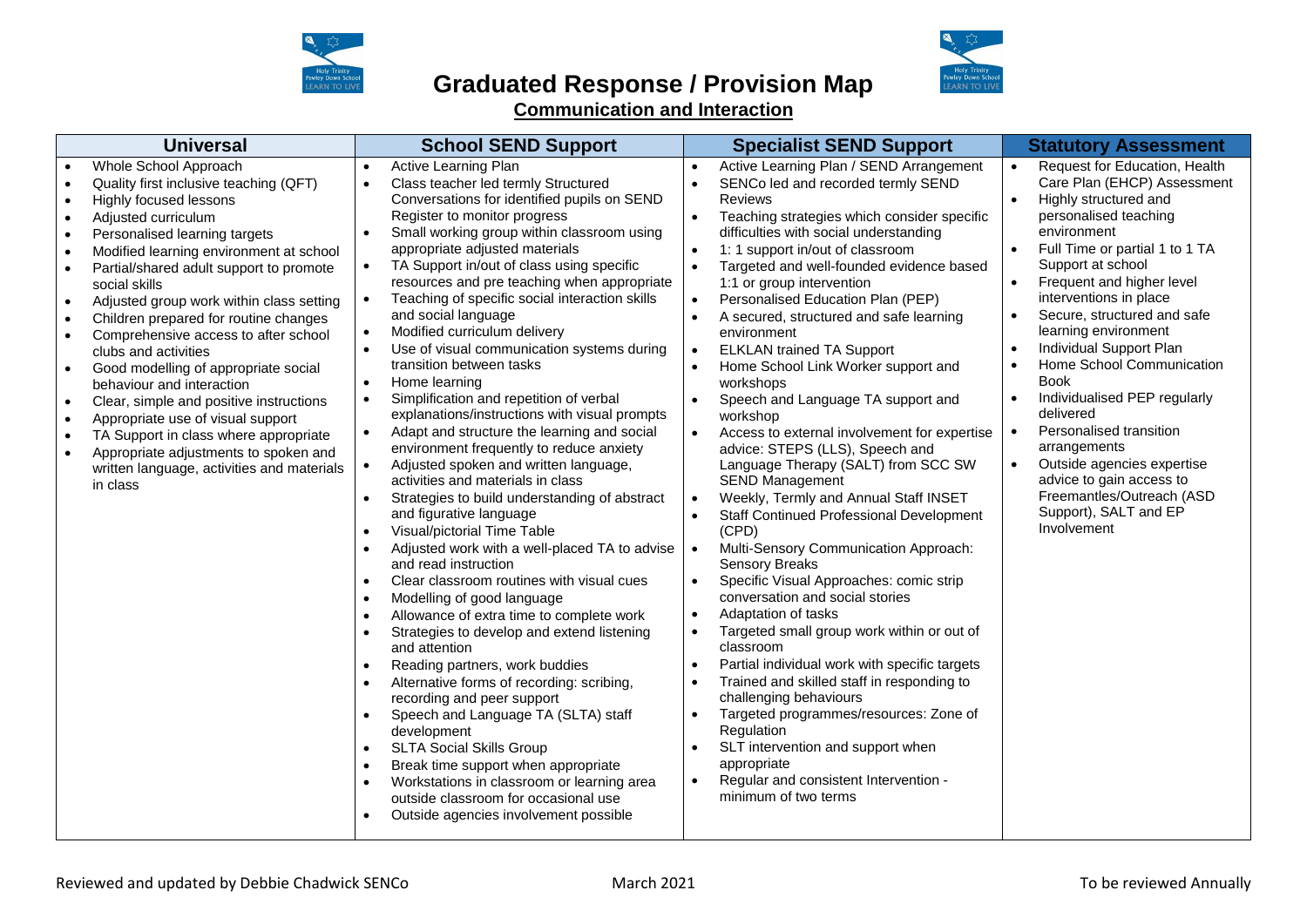

### **Graduated Response / Provision Map Cognition and Learning**



| <b>Universal</b>                                                                                                                                                                                                                                                                                                                                                                                                                                                                                                                                                                                                                                                                                                                                                                                                                                                                                                                                                                                                                                                                                                                                                                                                                                                                                                                                                                                                                                                                                                                                                                                                                                         | <b>School SEND Support</b>                                                                                                                                                                                                                                                                                                                                                                                                                                                                                                                                                                                                                                                                                                                                                                                                                                                                                                                                                                                                                                                                                                                                                                                                                                                                                                                                                                                                                                                                                                                                                                                                                                                                     | <b>Specialist SEND Support</b>                                                                                                                                                                                                                                                                                                                                                                                                                                                                                                                                                                                                                                                                                                                                                                                                                                                                                                                                                                                                                                                                                                                                         | <b>Statutory Assessment</b>                                                                                                                                                                                                                                                                                                                                                                                                                                                                                                                                                                                                                                                                                                                                                                                                                                                                                                                               |
|----------------------------------------------------------------------------------------------------------------------------------------------------------------------------------------------------------------------------------------------------------------------------------------------------------------------------------------------------------------------------------------------------------------------------------------------------------------------------------------------------------------------------------------------------------------------------------------------------------------------------------------------------------------------------------------------------------------------------------------------------------------------------------------------------------------------------------------------------------------------------------------------------------------------------------------------------------------------------------------------------------------------------------------------------------------------------------------------------------------------------------------------------------------------------------------------------------------------------------------------------------------------------------------------------------------------------------------------------------------------------------------------------------------------------------------------------------------------------------------------------------------------------------------------------------------------------------------------------------------------------------------------------------|------------------------------------------------------------------------------------------------------------------------------------------------------------------------------------------------------------------------------------------------------------------------------------------------------------------------------------------------------------------------------------------------------------------------------------------------------------------------------------------------------------------------------------------------------------------------------------------------------------------------------------------------------------------------------------------------------------------------------------------------------------------------------------------------------------------------------------------------------------------------------------------------------------------------------------------------------------------------------------------------------------------------------------------------------------------------------------------------------------------------------------------------------------------------------------------------------------------------------------------------------------------------------------------------------------------------------------------------------------------------------------------------------------------------------------------------------------------------------------------------------------------------------------------------------------------------------------------------------------------------------------------------------------------------------------------------|------------------------------------------------------------------------------------------------------------------------------------------------------------------------------------------------------------------------------------------------------------------------------------------------------------------------------------------------------------------------------------------------------------------------------------------------------------------------------------------------------------------------------------------------------------------------------------------------------------------------------------------------------------------------------------------------------------------------------------------------------------------------------------------------------------------------------------------------------------------------------------------------------------------------------------------------------------------------------------------------------------------------------------------------------------------------------------------------------------------------------------------------------------------------|-----------------------------------------------------------------------------------------------------------------------------------------------------------------------------------------------------------------------------------------------------------------------------------------------------------------------------------------------------------------------------------------------------------------------------------------------------------------------------------------------------------------------------------------------------------------------------------------------------------------------------------------------------------------------------------------------------------------------------------------------------------------------------------------------------------------------------------------------------------------------------------------------------------------------------------------------------------|
| Whole School Approach<br>Quality first inclusive teaching (QFT)<br>Adjusted curriculum<br>Classroom and whole school environment modified<br>to match learning needs<br>Use of peer support systems - buddies<br>Classroom groupings and seating arrangements<br>Focused small group support<br>Lunch time and after school clubs<br>Peer and adult support<br>Strategies to help independent learning: Brain (Self),<br>Buddy (Ask a friend), Bits and Bobs (Use learning<br>aids), Boss (Ask Class Teacher)<br>Use of adjusted language in the classroom<br>Use of visual resources<br>Use of classroom/school displays and resources<br>Learning through games and activities<br>Computer access<br>High levels of interaction for all<br>All lessons are highly focused with sharp objectives<br>Quality and informative first marking and verbal<br>feedback<br>Plan different and appropriate activities for different<br>groups or individuals<br>Provide different resources for children to access<br>activities<br>Allow extra time and support when appropriate<br>Teacher to give further input for a child with<br>identified needs<br>All staff use regular encouragement and praise to<br>engage, motivate children and to maintain high self<br>esteem<br><b>Target Tracker</b><br>ICT support Programmes: Nessy (Literacy),<br><b>TTRockstar (Maths)</b><br>Risk assessment for outings and trips<br>Reception area offer free-flow access to indoor and<br>outdoor learning areas to a wide range and variety<br>of activities<br>Learning Walks monitoring provision<br><b>IRIS Monitoring</b><br>School Council - Learning Committee | Active Learning Plan<br>$\bullet$<br>Class teacher led termly Structured<br>$\bullet$<br>Conversations for identified pupils on<br>SEND Register to monitor progress<br>Appropriate modifications to all learning<br>$\bullet$<br>environment in/out of classroom<br>Additional adult support in small group<br>$\bullet$<br>Individual arrangements made for seating<br>and groupings to meet profiles of need<br>Good Home School communication<br>$\bullet$<br>Child and parent's partnership<br>$\bullet$<br>Styles of teaching matches styles of<br>$\bullet$<br>learning<br>Flexible and effective grouping: strategies<br>$\bullet$<br>such as pairing and good modelling<br>Increasing differentiation of activities and<br>$\bullet$<br>materials to help accessing curriculum<br>Pre teaching and repetition<br>$\bullet$<br>Home learning<br>$\bullet$<br>Trained/skilled staff: TA/HLTA/EAL in/out<br>$\bullet$<br>of class support<br>Delivering well broken down instructions<br>$\bullet$<br>Small group literacy/maths support<br>$\bullet$<br>Use of specific teaching<br>$\bullet$<br>Well-founded evidence based<br>$\bullet$<br>interventions<br>A minimum of 2 term cycle of regular and<br>$\bullet$<br>consistent intervention<br>Staff INSET and continuous Staff<br>$\bullet$<br><b>Continued Professional Development</b><br>(CPD)<br>Multisensory teaching approach<br>$\bullet$<br>Outside Agencies Expertise advice when<br>$\bullet$<br>appropriate<br>Easy access to equipment and resources<br>$\bullet$<br>Specific Learning Resources/prompts<br>$\bullet$<br>Good and comprehensive Transition<br>$\bullet$<br>Plans<br>Specific Workstations when required | Active Learning Plan / SEND<br>$\bullet$<br>Arrangement<br>SENCo led and recorded termly<br><b>SEND Reviews</b><br>Teaching strategies which consider<br>specific learning difficulties<br>1: 1 support in/out of classroom<br>Targeted and well-founded<br>$\bullet$<br>evidence based 1:1 or group<br>intervention<br>Personalised Education Plan<br>$\bullet$<br>(PEP) where necessary<br>A secured, structured and safe<br>learning environment<br>Adjusted curriculum to help<br>accessing and understanding<br>through first hand sensory or<br>physical experiences in order to<br>connect/generalise and connect<br>concepts<br>Provide alternative means to<br>access literacy and numeracy<br>tasks such as recording devices,<br>scribes, paired working, computer<br>software, coloured overlays and<br>laptops<br>Regular and consistent<br>Intervention should last a minimum<br>of two or three terms<br>Intervention programmes such as<br>Toe by Toe, Precision Teaching<br>and Black Sheep Resources<br>Access to external involvement for<br>expertise advice: STEPS (LLS),<br>Speech and Language Therapy<br>(SALT) from SCC SW SEND<br>Management | Request for Education, Health Care<br>$\bullet$<br>Plan (EHCP) Assessment<br>Active Learning Plan and SEND<br>$\bullet$<br>Arrangement<br>SENCo led and recorded termly<br>$\bullet$<br><b>SEND Reviews</b><br>Annual Reviews after successful<br>$\bullet$<br><b>EHCP</b> assessment<br>Highly structured and personalised<br>$\bullet$<br>teaching environment<br>Full Time or Partial 1 to 1 high level<br>$\bullet$<br>of care and supervision TA Support<br>at school<br>Personalised transition support<br>$\bullet$<br>arrangement at school<br>Frequent and higher level<br>$\bullet$<br>interventions in place<br>Secure, structured and safe learning<br>$\bullet$<br>environment<br>PEP if necessary<br>$\bullet$<br>Individual Support Plan<br>Home School Communication Book<br>$\bullet$<br>Outside agencies expertise advice<br>$\bullet$<br>to gain access to<br>Freemantles/Outreach (ASD<br>Support), STEPS, SALT and EP<br>Involvement |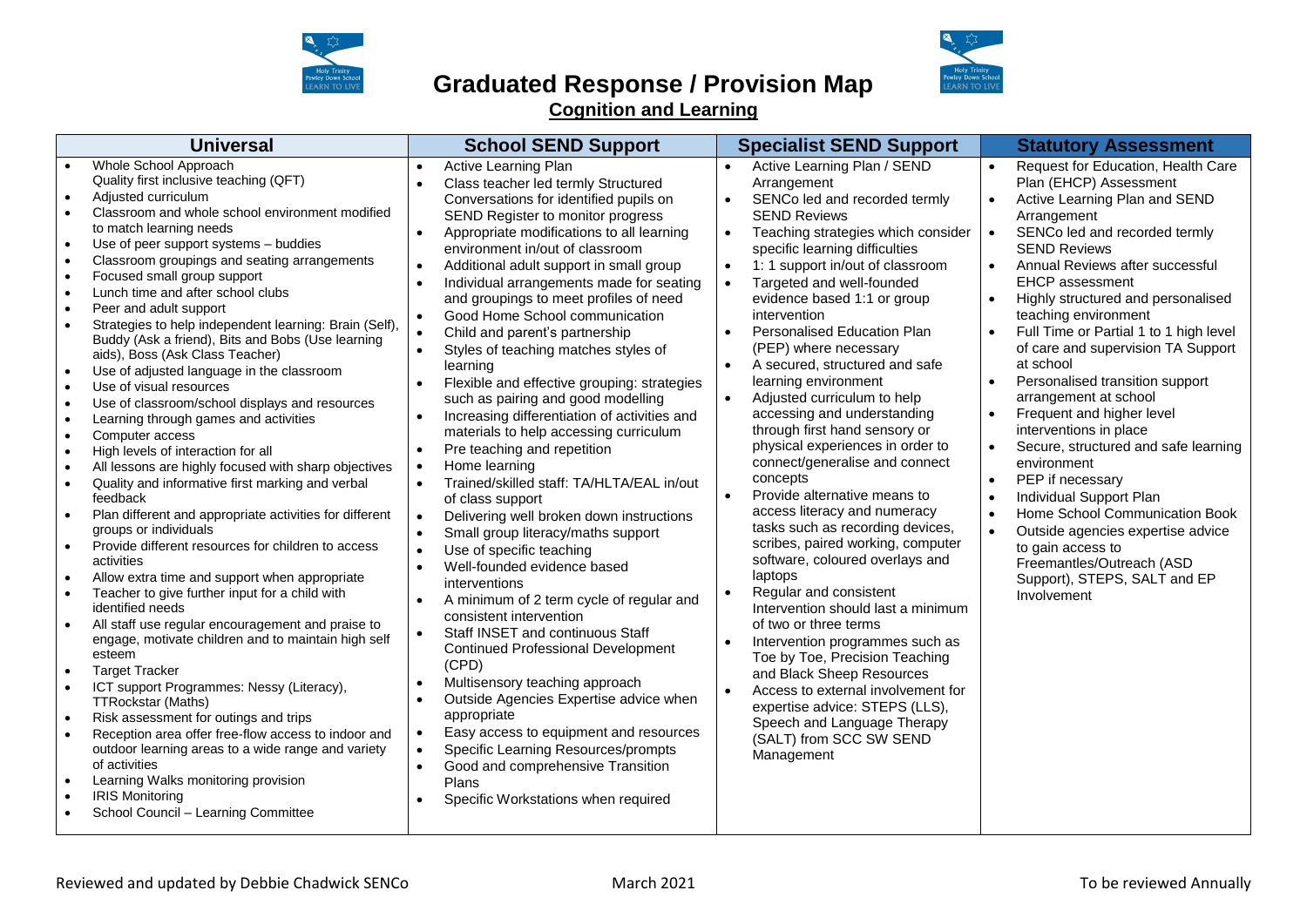

## **Graduated Response / Provision Map**



**Social, Emotional and Mental Health**

| <b>Universal</b>                                                                                                                                                                                                                                                                                                                                                                                                                                                                                                                                                                                                                                                                                                                                                                                                                                                                                                                                                                                                                                                                                                                                                                                                                                                                                                                                                                                                                                                                                                                                            | <b>School SEND Support</b>                                                                                                                                                                                                                                                                                                                                                                                                                                                                                                                                                                                                                                                                                                                                                                                                                                                                                                                                                                                                                                                                                                                                                                                                                                                                                                                                                                                                                                                                                                                                                                                                                                                                                                                                                                   | <b>Specialist SEND Support</b>                                                                                                                                                                                                                                                                                                                                                                                                                                                                                                                                                                                                                                                                                                | <b>Statutory Assessment</b>                                                                                                                                                                                                                                                                                                                                                                                                                                                                                                                                                                                                                                                                                                                                                                                                                                                                                                                                                                                                                                           |
|-------------------------------------------------------------------------------------------------------------------------------------------------------------------------------------------------------------------------------------------------------------------------------------------------------------------------------------------------------------------------------------------------------------------------------------------------------------------------------------------------------------------------------------------------------------------------------------------------------------------------------------------------------------------------------------------------------------------------------------------------------------------------------------------------------------------------------------------------------------------------------------------------------------------------------------------------------------------------------------------------------------------------------------------------------------------------------------------------------------------------------------------------------------------------------------------------------------------------------------------------------------------------------------------------------------------------------------------------------------------------------------------------------------------------------------------------------------------------------------------------------------------------------------------------------------|----------------------------------------------------------------------------------------------------------------------------------------------------------------------------------------------------------------------------------------------------------------------------------------------------------------------------------------------------------------------------------------------------------------------------------------------------------------------------------------------------------------------------------------------------------------------------------------------------------------------------------------------------------------------------------------------------------------------------------------------------------------------------------------------------------------------------------------------------------------------------------------------------------------------------------------------------------------------------------------------------------------------------------------------------------------------------------------------------------------------------------------------------------------------------------------------------------------------------------------------------------------------------------------------------------------------------------------------------------------------------------------------------------------------------------------------------------------------------------------------------------------------------------------------------------------------------------------------------------------------------------------------------------------------------------------------------------------------------------------------------------------------------------------------|-------------------------------------------------------------------------------------------------------------------------------------------------------------------------------------------------------------------------------------------------------------------------------------------------------------------------------------------------------------------------------------------------------------------------------------------------------------------------------------------------------------------------------------------------------------------------------------------------------------------------------------------------------------------------------------------------------------------------------|-----------------------------------------------------------------------------------------------------------------------------------------------------------------------------------------------------------------------------------------------------------------------------------------------------------------------------------------------------------------------------------------------------------------------------------------------------------------------------------------------------------------------------------------------------------------------------------------------------------------------------------------------------------------------------------------------------------------------------------------------------------------------------------------------------------------------------------------------------------------------------------------------------------------------------------------------------------------------------------------------------------------------------------------------------------------------|
| Whole School Approach<br>Regular Safeguarding Training<br>Quality first inclusive teaching (QFT)<br>Highly focused lessons<br>Assemblies<br><b>HTPD</b> ethos<br>Nurturing, praise and encouragement<br>Headteacher awards and reward systems<br>Circle time/PSHE and Thoughtful Time<br>Clear time table and expectations<br>Seating arrangement<br>Transition Visit before moving up a year group<br>2 Full School Days Year 3 Transition visits<br>$\bullet$<br><b>Celebration Evenings</b><br>Adjusted curriculum to motivate learning and to<br>minimise emotional, social and behavioural<br>difficulties<br>Modified learning environment at school<br>Partial shared adult support in class<br>Good understanding of level of needs from staff<br>Clear emotional language (Zones of Regulation)<br>Pre teaching and manageable instruction during<br>$\bullet$<br>input<br>Make explicit links to prior learning<br>$\bullet$<br>Review key learning points throughout lesson<br>Alternative ways to record learning such as<br>diagrams, mind maps and voice recorders<br>Easy access to learning aids such as writing<br>frames, alphabet strips, number lines, keys words<br>prompts<br>Classroom and all learning environment modified to<br>take account of social and emotion needs<br>Consistent behaviour management by all staff such<br>as regular reinforcement of positive behaviour<br>Regular communication of identified children at<br>weekly staff briefing<br>Use of peer support systems<br>School Council - Look out committee | Active Learning Plan<br>$\bullet$<br>Class teacher led termly Structured Conversations for<br>$\bullet$<br>identified pupils on SEND Register to monitor<br>progress<br>Appropriate modifications to all learning environment<br>in/out of classroom<br>Identified safe space within school building<br>$\bullet$<br>Workstation within classroom<br>$\bullet$<br>Whole class approach to develop social and<br>$\bullet$<br>emotional well-being and ability to co-operate with<br>code of conduct and expectations<br>Calm and consistent approaches to manage<br>$\bullet$<br>behaviour by all school staff<br>Multisensory calming approaches<br>$\bullet$<br>A clear and consistent applied hierarchy or rewards<br>$\bullet$<br>and sanctions<br>Additional adult support in small group<br>$\bullet$<br>Social engineering for pre break and lunch time<br>$\bullet$<br>Circle of Friends approach<br>$\bullet$<br>Home School Link Worker Involvement/Workshops<br>$\bullet$<br>Zone of Regulation Approach - 5 point scale<br>$\bullet$<br>Individual arrangements made for seating and<br>$\bullet$<br>groupings to facilitate appropriate social contact and<br>easy access to CT/TA support and learning aids<br>Effective Home School communication (Home/School<br>$\bullet$<br>Book)<br>Child and parent partnership<br>$\bullet$<br>Flexible and effective grouping: strategies such as<br>$\bullet$<br>pairing and good modelling<br>Increasing adjustment of activities and materials to<br>$\bullet$<br>help accessing curriculum<br>Pre teaching and repetition to maintain emotional well<br>being<br>A minimum of 2 terms cycle of regular and consistent<br>$\bullet$<br>intervention<br>Staff INSET and continuous Staff Continued<br>Professional Development (CPD) | Active Learning Plan/ SEND<br>Arrangement<br>SENCo led and recorded termly<br><b>SEND Reviews</b><br>Teaching strategies which<br>consider specific learning<br>difficulties<br>1: 1 support in/out of classroom<br>$\bullet$<br><b>Behavioural ABCC Log</b><br>$\bullet$<br>Targeted and well-founded<br>$\bullet$<br>evidence based 1:1 or group<br>intervention<br><b>Personalised Education Plan</b><br>(PEP) when necessary<br>A secured, structured and safe<br>learning environment<br>Access to external involvement<br>for expertise advice:<br><b>Educational Psychologist,</b><br>CAMHS, STEPS (Behavioural<br>Support), Speech and<br>Language Therapy - Social<br>Language (SALT) from SCC<br>SW SEND Management | Request for Education, Health Care<br>Plan (EHCP) Assessment<br>Active Learning Plan and SEND<br>$\bullet$<br>Arrangement<br>SENCo led and recorded termly<br><b>SEND Reviews</b><br>Annual Reviews after successful<br>$\bullet$<br><b>EHCP</b> assessment<br>Highly structured and personalised<br>$\bullet$<br>teaching environment<br>Full Time or Partial 1 to 1 high level of<br>care and supervision TA Support at<br>school<br>Personalised transition support<br>$\bullet$<br>arrangement at school<br>ELSA and pastoral support<br>$\bullet$<br>Frequent and higher level<br>$\bullet$<br>interventions in place<br>Secure, structured and safe learning<br>$\bullet$<br>environment<br>PEP when necessary<br>$\bullet$<br>Individual Support Plan<br>$\bullet$<br>Home School Communication Book<br>$\bullet$<br>Access to external involvement for<br>$\bullet$<br>expertise advice: Educational<br>Psychologist, CAMHS, STEPS<br>(Behavioural Support), Speech and<br>Language Therapy - Social<br>Language (SALT) from SCC SW<br><b>SEND Management</b> |